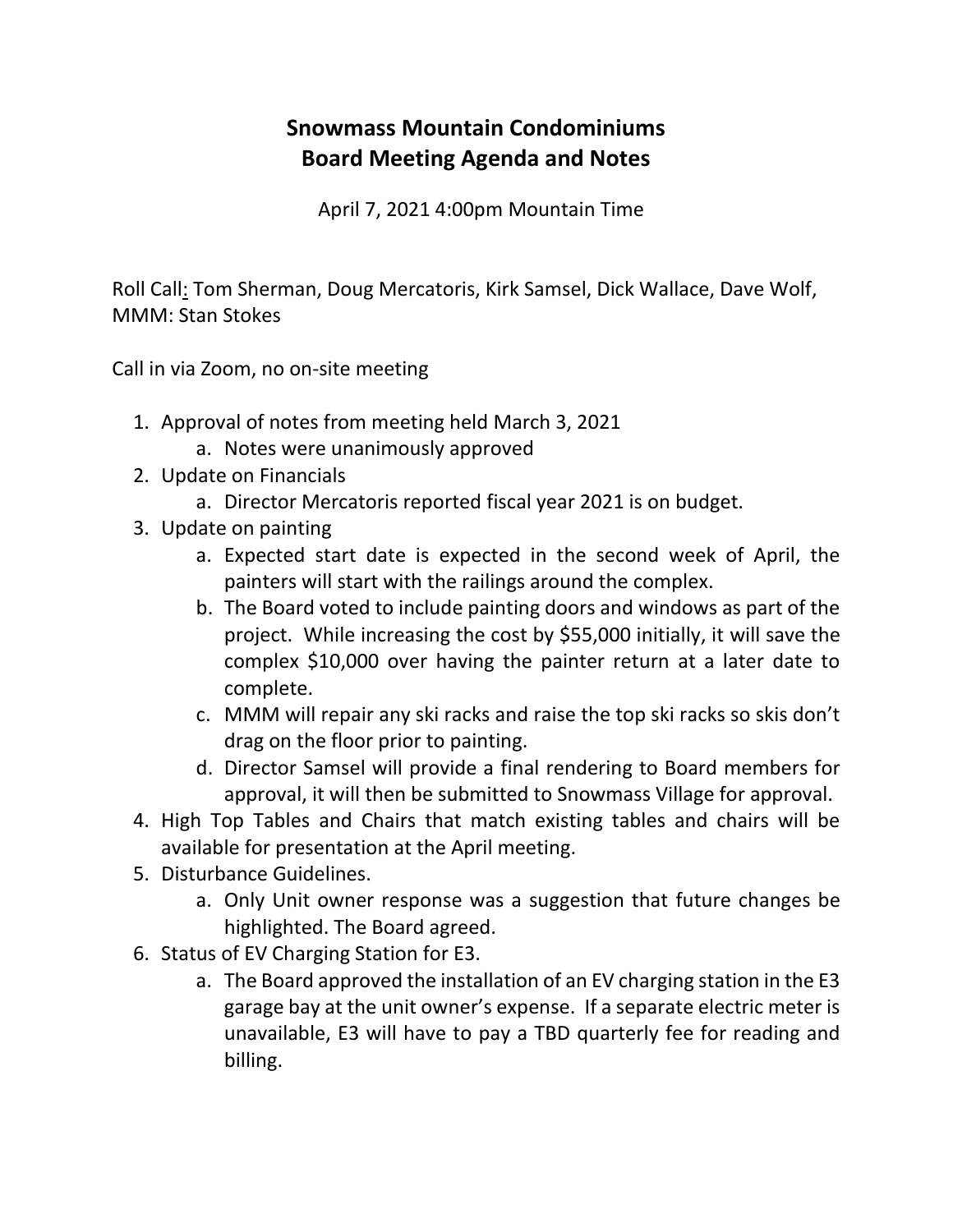- b. While researching EV charging SMC was informed that the complex is electrically underserved for the likely future of EV ownership. Electric service is original to the complex and MMM is going to research the cost of bring additional power to the complex and the cost of upgrading meters and panels located in common space. This is likely to be expensive and its cost will have to be calculated into future Capital Reserve spending.
- 7. Breezeway resealing.
	- a. Breezeways were power washed, prepped and resealed 3 years ago.
	- b. About 10% of decks need annual prep and resealing due to weather.
	- c. The balance of decks will need prep and resealing about every three years
	- d. MMM is going to schedule all of the high wear 10% for annual attention and schedule one third of the remaining decks for prep and reseal each year.
	- e. Deck maintenance will become a budget line item in the future.
- 8. Safety bannister in Buildings J, K, and L.
	- a. Has been installed by MMM.
- 9. New Business
	- a. Right of First Refusal issue has come up involving the sale of F4 and purchase by D2. The Board believes that any dispute between the parties as to the contract is an issue between them. President Sherman will contact the HOA attorney to confirm.
	- b. Dogs are getting into our two perennial gardens. 6" x 6" signs saying "Please keep Dogs out of Garden" have been purchased. Small temporary fencing will also be installed when weather allows. MMM will investigate the cost of a permanent fence for the gardens.
	- c. The Board approved an experiment for when MMM starts cutting the grass. Rather than edging the property each week, they will alternate edging with blowing out the garages and whole driveway.
	- d. The pool heater has failed. This was scheduled for replacement a number of years ago and the decision was made to wait for failure. The old unit was 600k BTU's and will be replaced with a 400K BTU unit which we are assured will meet the need and be much more efficient. Installation is expected within a week at an installed price of about \$4,000.